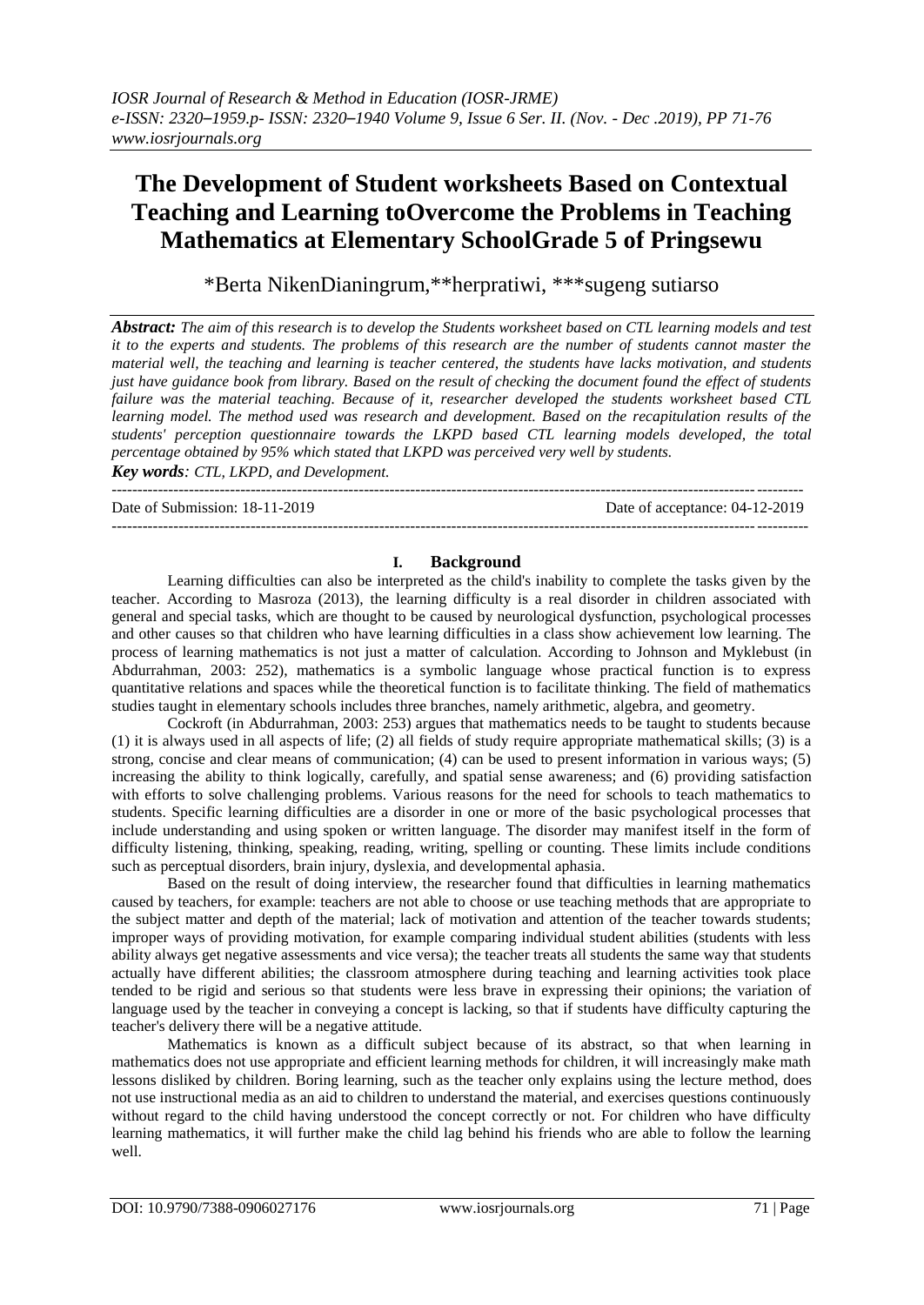Factors of difficulty learning mathematics not only come from within the child, but also from outside the child, one of which is a factor of the school environment, especially the learning process in the classroom. According to Sudjono (in Agustin, 2011), there are learning factors that lead to mathematical learning difficulties, namely the teacher is not able to choose or use teaching methods in accordance with the subject matter and depth of the material; lack of reward and motivation and teacher attention to students who are weak in mathematics; the teacher treats all students equally without regard to the background and character of students; the classroom atmosphere during teaching and learning activities took place tended to be rigid and serious so that students were less brave in expressing their opinions; the variation of language used by the teacher in conveying a concept is lacking, so that if students have difficulty capturing the teacher's delivery there will be a negative attitude.

In learning mathematics teachers should be able to explain the concepts of mathematics to students in simple language. If it is indeed necessary the teacher can use mathematical teaching aids, because with the help of teaching aids that are in accordance with the subject being taught, mathematical concepts will be more easily understood by students. Thus students will easily understand the basic idea of a concept or prove a concept. The teacher engages students in making generalizations. The teacher guides students to be able to make conclusions based on the characteristics that are specific to a given situation or problem. The deficiencies that are still present in students in making generalizations need to be responded to positively so that students are increasingly encouraged to be able to get the right answers.

Based on the results of observations by researchers of the mathematics learning process in class V, shows that the learning process of mathematics still tends to be centered on the teacher. When learning takes place, the teacher actively provides explanations while students only listen, take notes, and do the exercises. In mathematics learning that takes place at the school, teaching materials that are charged to the teacher to be delivered to students are very numerous. Therefore teachers tend to choose learning methods that emphasize how to complete the curriculum load on time rather than implementing learning methods that invite students to develop their abilities in learning mathematics. As a result of this learning is the difficulty of students in grasping the mathematical concepts taught by the teacher.

## **II. Literature Review**

In current learning, the teacher needs to actively involve students in the learning process. One way that teachers can engage students actively in the learning process is to use interesting media or teaching materials that can help students understand the concepts presented by the teacher. The intended teaching material can be in the form of textbooks, modules, LKPD and so on which are used as a means of conveying information. The use of teaching materials that are expected to help the effectiveness and fluency in the learning process so that learning objectives can be achieved optimally.

According to Prastowo (2011: 16) teaching materials are all forms of materials used to help the teacher or instructor in carrying out the learning process in class. Teaching material not only contains material about knowledge but also contains the skills and attitudes that students need to learn to achieve competency standards set by the government. One form or type of teaching materials that are often used by teachers in teaching classrooms is student worksheets (LKPD). According to Majid (2014: 371) Worksheets (LK) or task sheets (LT) are intended to trigger and help students carry out learning activities in order to master an understanding, skills and attitudes. Meanwhile according to Khotimah (2015) LKPD not only contains questions but a collection of activities in the learning process. So it can be concluded that the student worksheet is a sheet that contains material, descriptions, work steps, and exercises that must be done by students. Usually the worksheets of many students are monotonous and unattractive because there are no pictures and colors so that students' desire to learn becomes less especially in the geometry material. The teacher's task is to teach students or become learning agents for students. To teach students, the teacher should create and develop student worksheets that make students become eager to learn and arouse students' curiosity about what they see in the LKPD.

Usually the worksheets of many students are monotonous and unattractive because there are no pictures and colors so that students' desire to learn becomes less especially in the geometry material. The teacher's task is to teach students or become learning agents for students. To teach students, the teacher should create and develop student worksheets that make students become eager to learn and arouse students' curiosity about what they see in the LKPD. One alternative that can be used by teachers to develop LKPD is by learning mathematics based on culture. According to Kusmaryono (2012) the use of local culture in mathematics learning is one form of creative learning design to produce contextually meaningful learning. So, by including the cultural context can provide and create meaningful learning in each context of the activities carried out so that it can be used as a material or contextual mathematics learning resources. According to Indriyani (2013) a meaningful learning process will make students have functional knowledge that can be applied to solve problems in everyday life.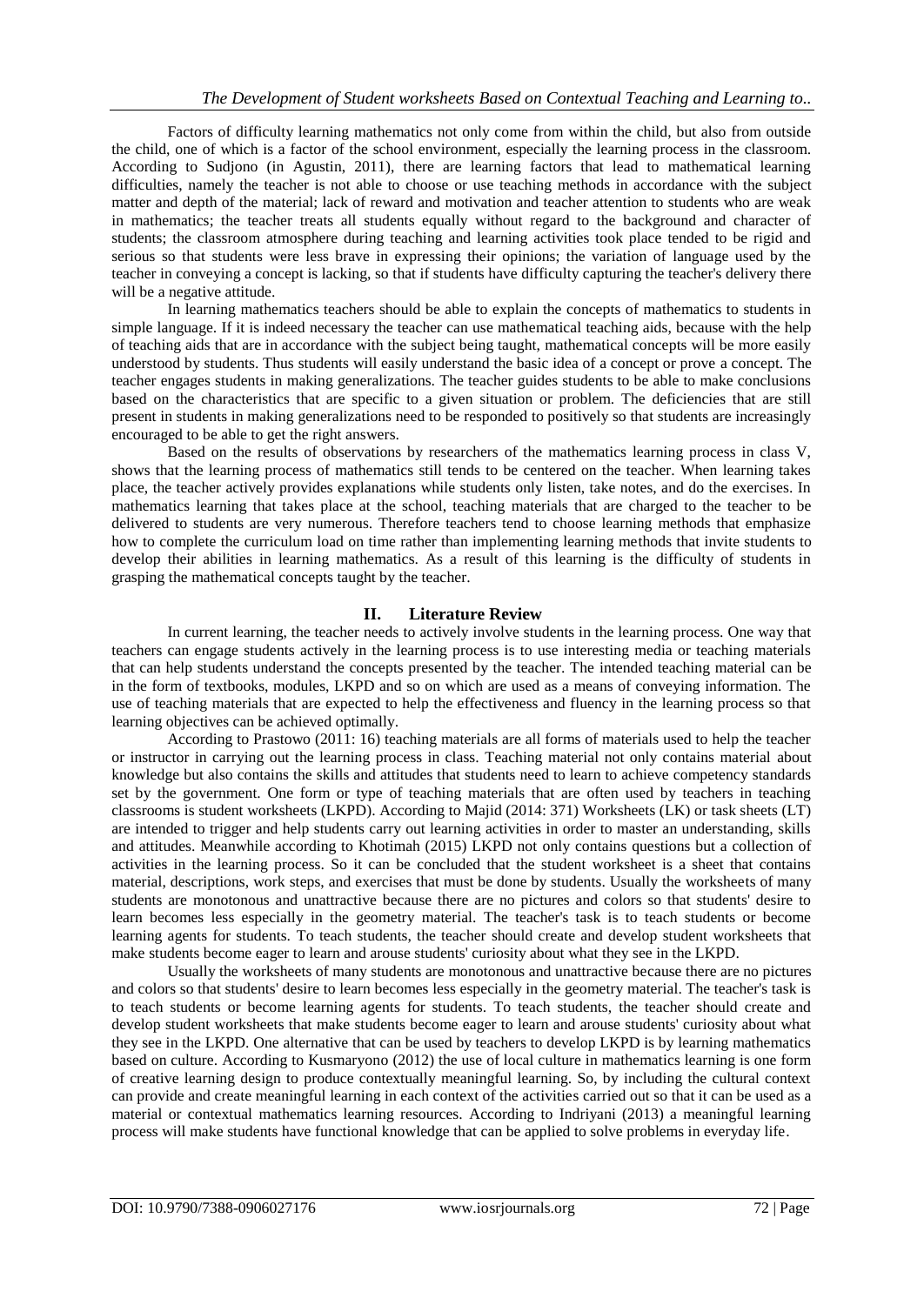According to Rachmawati (2012, p.1) culture is something that cannot be avoided in everyday life, because culture is a whole and comprehensive unit that applies in a community. This enables the existence of mathematical concepts embedded in cultural practices and recognizes that everyone develops a special way of doing mathematical activities commonly called ethno mathematics. By incorporating culture into mathematics learning students can understand mathematics learning easily and engrossed. Students can find out more about their own culture and students can integrate culture into geometry material. In addition to culture, students can think creatively and develop creativity because the forms or patterns on webbing are part of the material that is considered difficult by students so that by using woven-based LKPD will make it easier for students to understand geometry material.

By applying the contextual learning model, it is expected that there will be a change of atmosphere in learning, making students are more enthusiastic in learning, and make teachers more creative in implementing learning plans that have been prepared previously. The contextual model can also make the learning process more meaningful, interesting, easy to understand, and can improve learning outcomes in accordance with the specified KKM. To solve the problems that have been formulated, the application of contextual learning models (CTL) to the style material is addressed to facilitate students in understanding the contents of the learning undertaken, understand the material delivered with experience in learning, and the learning process will be liked by students without making students feel bored. This contextual learning model is a learning plan done by involving learning material in the real world, and experiences experienced by students.

In international scientific journals conducted by Kokom (2012) entitled "The Effects of Contextual Learning in Civic Education on Civic Students Skill "that obtained the influence of contextual learning on the ability of student citizenship, with correlation of 0.48 when compared with the correlation co efficient the table is in the moderate category and for the relationship Contextual teaching regression lines on abilities citizenship shows R squared of 0.23which means it has an effect on ability citizenship is 23%. BesidesKokom, researcher also found the research from Riska. Based on previous research conducted by Wijayanti (2015) in his thesis applying a CTL learning Models obtained student learning outcomes with completeness 90.62%. This can prove that CTL learning models can improve results student learning. Then become a strong reason for researchers to apply effective learning models and can improve student learning outcomes.

The benefits of developing the contextual teaching and learning LKPD based on this model for students are that it can be used to increase student creativity in geometry material, and to add references to learning resources in the form of LKPD that can be used in the learning process. For teachers, it can be used as an alternative teaching material and will facilitate teachers in implementing the learning process and guiding students in improving student creativity.

# **III. Research Methodology**

This type of research is in the form of research and development (research and development). According to Borg and Gall (2013: 407) research "research and development is a research method used to produce certain products. The development model used is the ADDIE model which consists of 5 stages, namely analysis, design, development, implementation, and evaluation. According to Branch (2009: 2) ADDIE development model is one of the most effective tools to produce a product, because the ADDIE development model is a guideline framework for very complex situations, so it is very appropriate to develop educational products.

The research subjects in this development are two validators consisting of the material expert test validator, the learning design expert test validator and the media, and the target users of this product are Grade V of elementary students. The type of data taken in this study is in the form of qualitative data and quantitative data. Qualitative data were obtained from the results of the validator of media experts, material experts, responses from teachers in the field of mathematics studies, and the results of the questionnaire students' perceptions of learning media that have been made, while quantitative were obtained from student learning outcomes through post-test (final test).

The development stage, there are several things that are developed namely the contents of the worksheet of these students are adjusted to the material and learning objectives. The LKPD that has been developed is validated by an expert or a team of experts consisting of material experts and design experts so that it meets the acceptable quality criteria, then the next step is formative evaluation. According to Branch (2009: 122) formative evaluation is a data collection process used to revise prior to implementation. According to Branch (2009: 123) there are 3 stages in formative evaluation, namely individual trials on 1 teacher, small group trials consisting of 8 students, and large group trials involving 22 students.

The implementation phase is the step of implementing the product from the product being developed. According to Branch (2009: 133) at the product implementation stage that has been tested is applied in real situations with real teaching. The evaluation phase is carried out in several stages, namely the evaluation carried out by media experts and material experts through the product validation process, then revising the product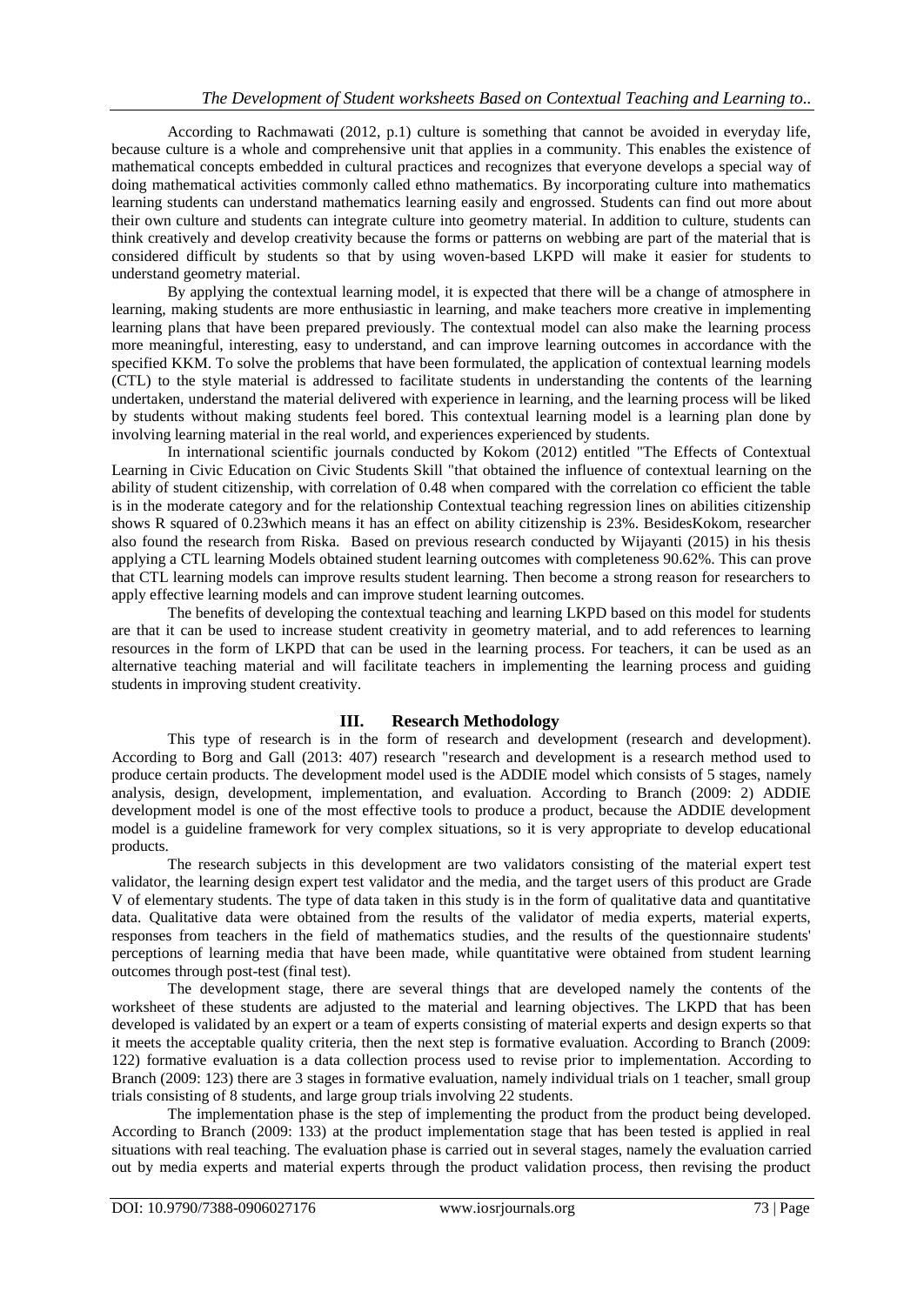based on assessments and suggestions from learning design experts and the media and material experts. Branch (2009: 154) says that there are 3 evaluation levels in the ADDIE model, namely: level 1: perception, level 2: Knowledge (Learning) and level 3: Implementation (Performance). In the research development of this teaching material, researchers only carry out until the level 2 stage of the ADDIE evaluation model, namely level 1 (perception) and level 2 (knowledge).

The instrument used in the study was a questionnaire and test of learning outcomes. According to Moleong (2013: 163) research instruments are tools or facilities used by researchers in collecting. Open questionnaire is given to learning design experts, media experts and material experts when validated by experts, while closed questionnaires are given on individual trials to see teacher responses, small group trials and large groups to see students' responses to learning the product. Data analysis of this research was conducted using descriptive statistics. The analysis includes validation analysis of research instruments and mathematics LKPD, as well as the effectiveness of LKPD mathematics.

## **IV. Result and Discussion**

The results of this development research are (1) a student worksheet based on CTL (2) assessment of material content and LKPD design by LKPD material experts and design experts, (3) student assessment to LKPD that has been made, (4) students' perceptions or responses to the use of Jambi culture-based LKPD obtained from a questionnaire that has been validated by an instrument expert, (5) student learning outcomes towards the use of Jambi culture-based LKPD by giving a post-test to fifth grade students Prengsewu Elementary School. The use of LKPD uses the ADDIE development model.

LKPD was developed based on the Contextual Teaching and Learning (CTL) learning model. In LKPD given pictures and information from these images and students are asked to observe, try to rearrange and redraw the patterns that exist in LKPD to find the properties, types of flat shapes and find the circumference and area of the flat lot. According to Toman, et al (2013) students can construct what they hear and see into a concept and connect the concepts obtained in school with everyday life, learning will be more meaningful. From this process students experience a meaningful learning process and LKPD affects the learning process.

Based on the results of the analysis phase, the initial conditions of the development of mathematics LKPD were generated. The work gap analysis obtained is that there are only a few students who have a high interest in learning mathematics, the lack of active students in learning mathematics and the low mathematics scores of students in school, the use of instructional media that cannot be implemented due to the limitations of school technology so that it is not possible to use the learning media, and the lack of teaching materials used by teachers in teaching. After knowing the gaps that occur then a research objective was arranged which was to develop a Jambi culture-based mathematics LKPD on geometry of a flat figure to increase student creativity.

According to Branch (2009: 60) the general procedures performed at the design stage are holding or making things that are needed, compiling evaluations, formative designs, and producing test strategies. What is needed in this study is to create a story board, formative evaluation and design revision. The design phase or LKPD design has been carried out several steps including setting a work plan by preparing a design and research schedule, a team of validator experts, teaching material specifications to determine the material to be designed in LKPD, for the material taken is flat building material. After the work plan has been prepared the steps that have been taken are to hold and make teaching materials in the form of a mathematics worksheet based CTL learning model.

After the LKPD is revised in accordance with the suggestions and comments of the expert team, a formative evaluation is carried out to see the effectiveness of the LKPD. According to Branch (2009: 123) there are 3 special stages in formative evaluation, namely individual trials, small group trials and field trials. Individual trial of one mathematics teacher and the teacher's response was very positive stating that LKPD was appropriate to be used in the learning process. Then the product trial in a small group consisting of 8 students and a large group trial consisting of 22 students. In small group trials and large group trials the students got responses after participating in the learning process stating that the CTL mathematics based CTL model that was developed well and responded very positively by students without any revision of LKPD.

Small group trials and large group trials were also carried out pre-test and post-test to see an increase in students 'mathematical representation ability, the results obtained by students' mathematical representation ability on flat material increased from the criteria of not being sufficient to representation and representation. For the gain test an increase in mathematical representation ability is seen in the following table:

| <b>Table 1.1.</b> Oain Test Results for Increasing Mathematical Representation Ability |  |  |                         |  |  |  |  |  |  |  |  |  |  |  |  |  |  |  |
|----------------------------------------------------------------------------------------|--|--|-------------------------|--|--|--|--|--|--|--|--|--|--|--|--|--|--|--|
|                                                                                        |  |  | g e s Gain Test Evidenc |  |  |  |  |  |  |  |  |  |  |  |  |  |  |  |
| Small group trial                                                                      |  |  |                         |  |  |  |  |  |  |  |  |  |  |  |  |  |  |  |
| Large group trials $\vert 0 \rangle$                                                   |  |  |                         |  |  |  |  |  |  |  |  |  |  |  |  |  |  |  |

**Table 1.1.** Gain Test Results for Increasing Mathematical Representation Ability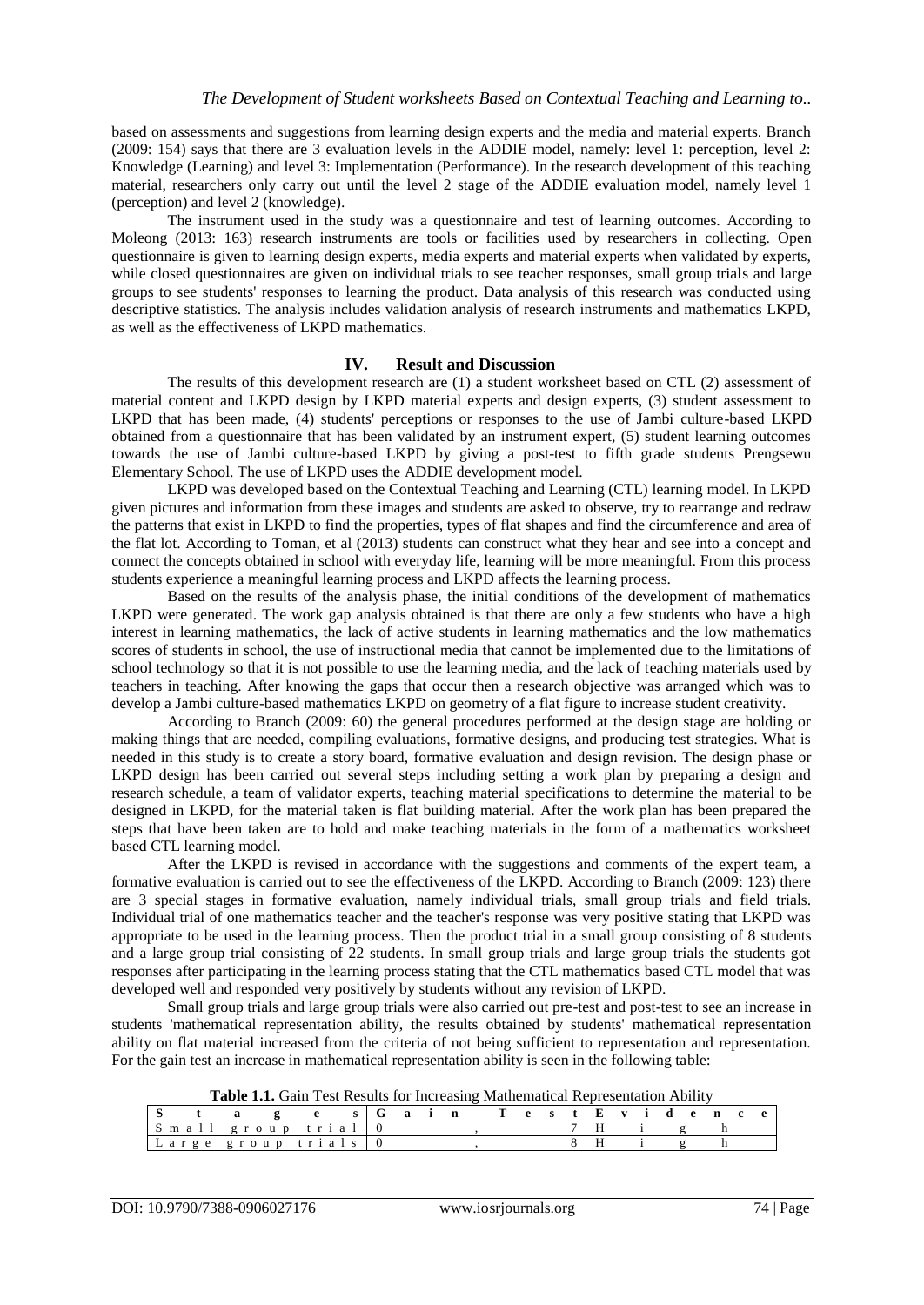After the development phase with individual trials and group trials, the next stage is the researcher conducting on teaching mathematics LKPD based CTL learning model in the actual class or implementation process. According to Branch (2009: 133) at the product implementation stage that has been tested is applied in real situations with real teaching by using LKPD based on CTL learning models.

Before the learning process is carried out, the students are given a test of mathematical representation ability as a pre-test for students to find out the students' initial mathematical representation ability. The results of this initial representation ability will be compared with the final mathematical representation ability of students obtained from the post-test results. At the end of the learning process students were also given a questionnaire of perception in which this questionnaire was used to see students' perceptions of the material teaching developed. Based on the recapitulation results of the students' perception questionnaire towards theLKPD based CTL learning models developed, the total percentage obtained by 95% which stated that LKPD was perceived very well by students. This was analyzed by using a gain score test through pre-test and post-test for flat wake material. The gain test results can be presented in the following table:

| <b>Table 2.</b> Gain Test Results for Increasing Mathematical Representation Ability |  |  |                   |  |  |  |  |  |                        |  |  |  |  |  |  |  |  |
|--------------------------------------------------------------------------------------|--|--|-------------------|--|--|--|--|--|------------------------|--|--|--|--|--|--|--|--|
|                                                                                      |  |  |                   |  |  |  |  |  | e s Gain Test Evidence |  |  |  |  |  |  |  |  |
|                                                                                      |  |  | Implementation 10 |  |  |  |  |  |                        |  |  |  |  |  |  |  |  |

Thus it can be concluded that the mathematics teaching worksheet based on the CTL learning model has been valid based on an evaluation of the development and is effective in learning mathematics because it is perceived positively by students and students' mathematical representation ability increases. Evaluations that are intended to improve LKPD at each stage, this evaluation is called formative evaluation. In order to obtain an LKPD that is suitable for use in the learning process. Based on the evaluation, it was obtained that LKPD was based on a valid CTL learning model according to the validator expert team, responded with a positive response by mathematics teacher at SD 1 grade 5 Pringsewu Lampung, assessed by positive responses by students on the LKPD product trial so that LKPD did not experience revisions for the implementation phase. At this stage the results of students 'perceptions were very good towards the CTL learning model developed by CTL, and the results of students' mathematical representation ability increased from those that were not representations to enough representations to very representations. Based on the results obtained, it can be concluded that the LKPD mathematics based CTL learning model is effective against learning on geometry material.

### **V. Conclusion**

The development of LKPD on the geometry material based on the CTL learning model was carried out with several stages, namely analyze, design, development, implementation, evaluation. The analysis conducted is curriculum analysis, validation of work gaps, setting goals, analysis of students' needs and characteristics, analysis of available resources and work plans. The procedure carried out at the design stage is to make or make what is needed, formative evaluation, and revision of the design. The results obtained are LKPD suitable for use. Then LKPD was tested on one of the mathematics teachers, 8 students of class V. At the implementation stage involved 30 students or one class, namely class V SD 1 Pringssewu. Based on the evaluation, it was obtained that LKPD was based on a valid CTL learning model according to the validator expert team, responded with a positive response by the mathematics subject teacher, assessed by a positive response by students on the LKPD product trial so that the LKPD did not undergo a revision for the implementation phase. The quality of Jambi culture-based LKPD can be seen from 3 aspects namely valid, practical and effective. Validation was obtained from the validator team who stated that the LKPD was appropriate to be used. The level of practicality is seen from the validator and the results of the analysis of student activity observation sheets. The effectiveness of LKPD seen from the positive response of students and student learning outcomes tests. In this study it was seen that student learning outcomes on geometry material flat rise increased.

### **References**

- [1]. Kokom, K. (2012). The Effects of Contextual Learning in Civic Education on Students Civic Skill,Abdurrahman, M. (2003). PendidikanBagiAnakBerkesulitanBelajar. Jakarta: RinekaCipta
- [2]. Agustin, M. (2011). PermasalahanBelajardanInovasiPembelajaran. Bandung: RefikaAditama.
- [3]. Borg, W. R., & Gall, M. D. (1989). Educational Research: an Introduction. New York: Longman.
- [4]. Branch, R. (2009). Instructional Design the ADDIE Approach. USA: Springer
- [5]. Indriyani, Irma Rosa. (2013). Pengembangan LKS FisikaBerbasisSiklusBelajar (Learning Cycle) 7E untukMeningkatkanHasilBelajardanMengembangkanKemampuanBerpikirKritispadaSiswa SMA kelas X PokokBahasanElektromagnetik. Thesis. Universitas Ahmad Dahlan.
- [6]. Kusmaryono, I. (2012). PengembanganPembelajaranMatematikaKontekstual Edutainment BerbasisBudayaLokal di Daerah Bencana. Jakarta: Makalah Seminar KemendikbudDikti 25 s/d 27 September 2012.
- [7]. Majid, A. (2014). StrategiPembelajaran. Bandung: Rosda.